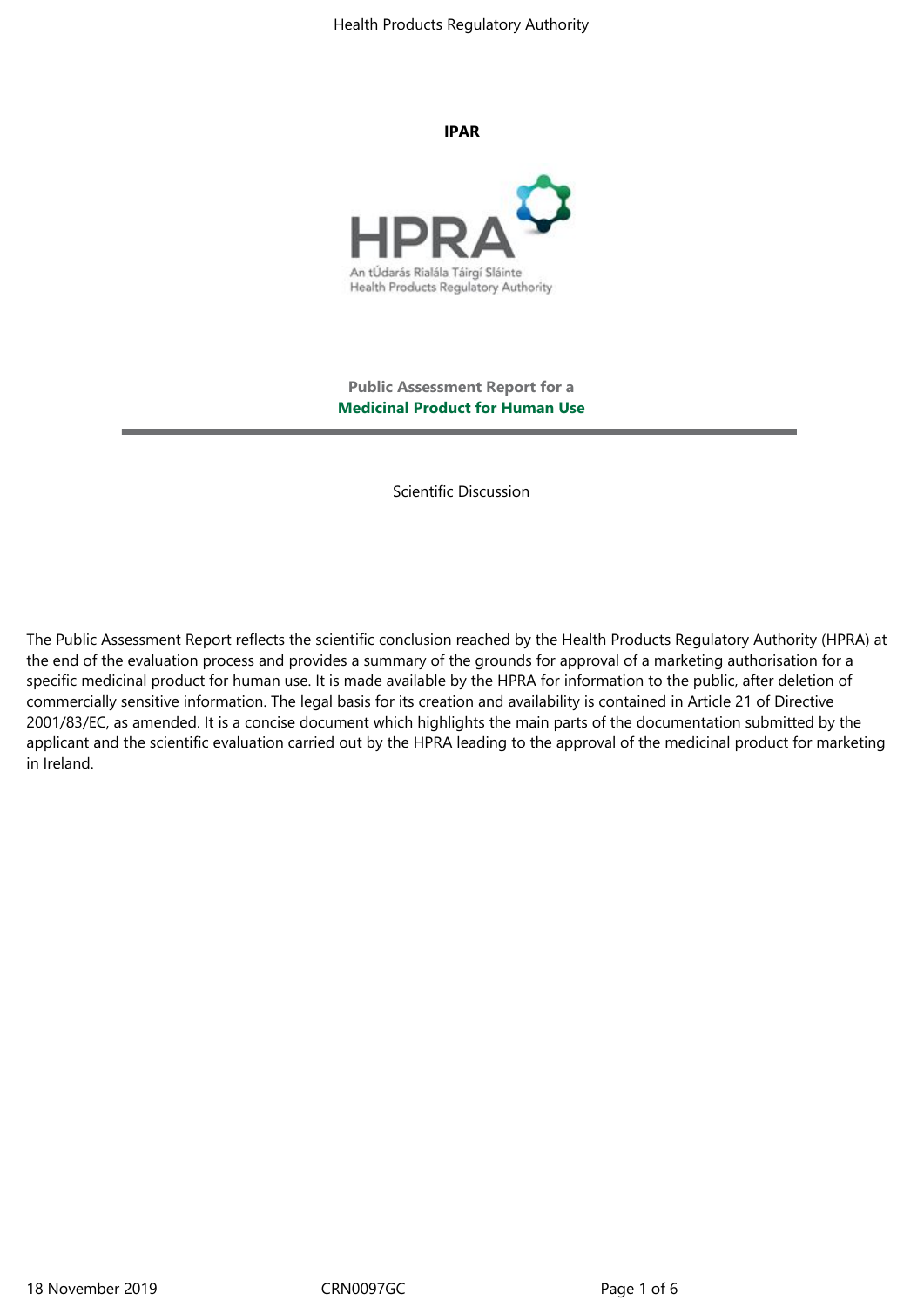# **CONTENTS**

- **I.** INTRODUCTION
- II. QUALITY ASPECTS
- III. NON-CLINICAL ASPECTS
- IV. CLINICAL ASPECTS
- V. OVERALL CONCLUSION AND BENEFIT-RISK ASSESSMENT
- VI. REVISION DATE
- VII. UPDATE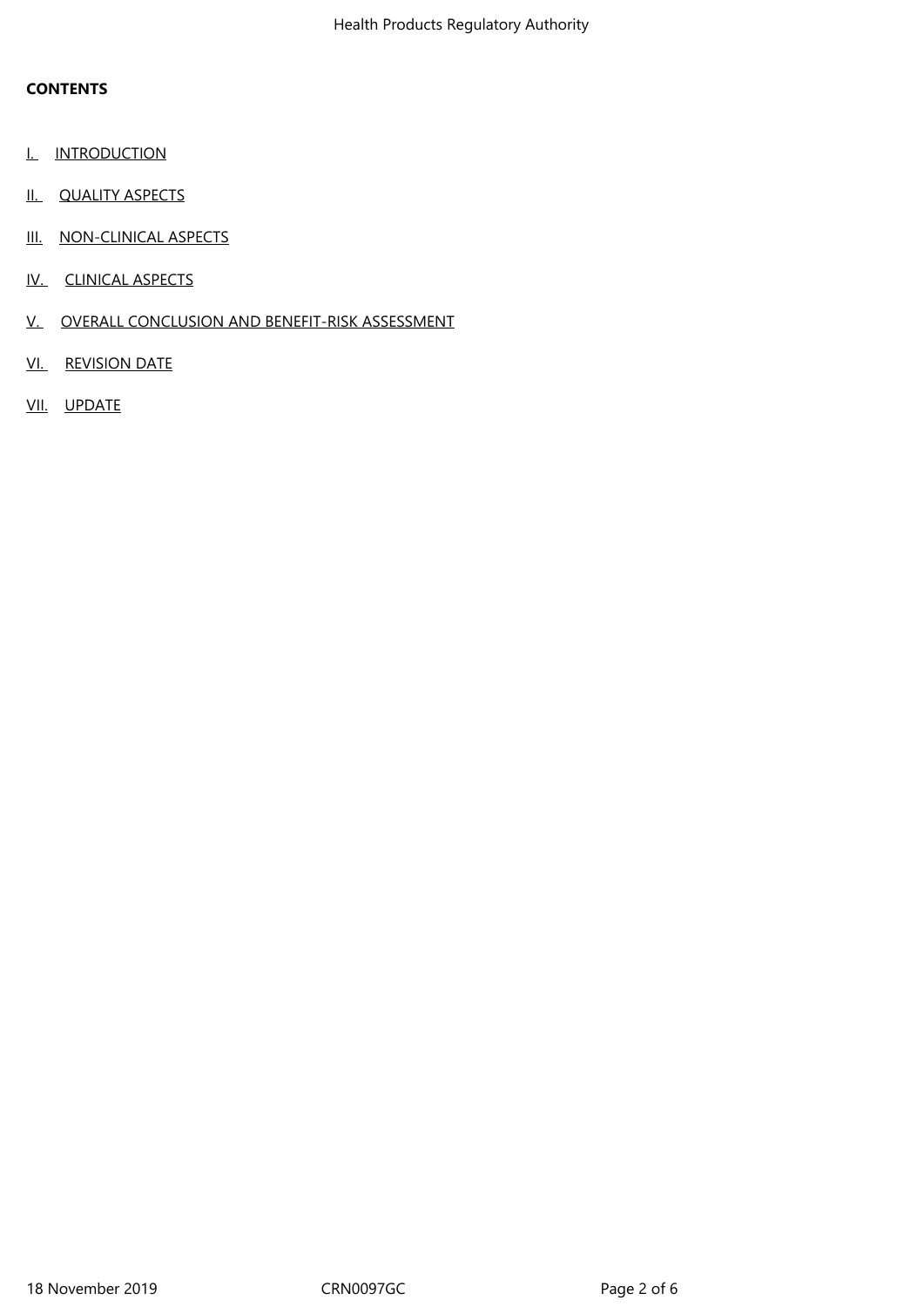#### **I. INTRODUCTION**

Based on the review of the data on quality, safety and efficacy, the HPRA has granted a marketing authorisation for Medical Oxygen a compressed medical gas (100% Oxygen Ph. Eur., from Industrial Pressure Testing Ltd on 29<sup>th</sup> May 2015. Medical Oxygen is used to treat the following conditions:

At high concentrations in the treatment of acute severe asthma, pulmonary thrombo-embolism, pneumonia and fibrosing alveolitis.

At low concentrations in the treatment of ventilatory failure due to chronic obstructive airways disease and other causes.

For the treatment of carbon monoxide poisoning.

To reduce the volume of air trapped in body cavities, as for example, in patients with pneumothorax (collapsed lung), air embolism and decompression sickness. Inhalation of air containing a high concentration of oxygen (and hence low concentration of nitrogen) enhances removal of trapped oxygen.

Pulmonary oedema.

As a diluent or carrier gas in anaesthesia.

Other indications include cystic fibrosis, shock, severe anaemia, sleep apnoea, cluster headaches and anaerobic infections.

This application for a marketing authorisation was submitted in accordance with Article 10a of Directive 2001/83/EC and is referred to as a 'well established medical use' application. This means that the Marketing Authorisation Holder for Medical Oxygen is not required to submit any new clinical trials to support its use.

Medical Oxygen is a prescription only medicinal product to be promoted only to the medical profession.

The Summary of Product Characteristics for (SmPC) for this medicinal product is available on the HPRA's website at http://www.hpra.ie/.

| Name of the product                               |
|---------------------------------------------------|
| Name(s) of the active substance(s) (INN)          |
| Pharmacotherapeutic classification (ATC code)     |
| Pharmaceutical form and strength(s)               |
| Marketing Authorisation Number(s) in Ireland (PA) |
| Marketing Authorisation Holder                    |
| Medical Oxygen 100% v/v Inhalational Gas          |
| <b>OXYGEN</b>                                     |
| V03 AN01                                          |
| 100% v/v Inhalational Gas                         |
| PA22852/001/001                                   |
| Air Liquide Healthcare Ireland Limited            |

### **II. QUALITY ASPECTS**

### **II.1. Introduction**

This application is Medical Oxygen medicinal gas.

### **II.2 Drug substance**

The active substance is oxygen, an established active substance described in the European Pharmacopoeia, and is manufactured in accordance with the principles of Good Manufacturing Practice (GMP)

18 November 2019 CRN0097GC Page 3 of 6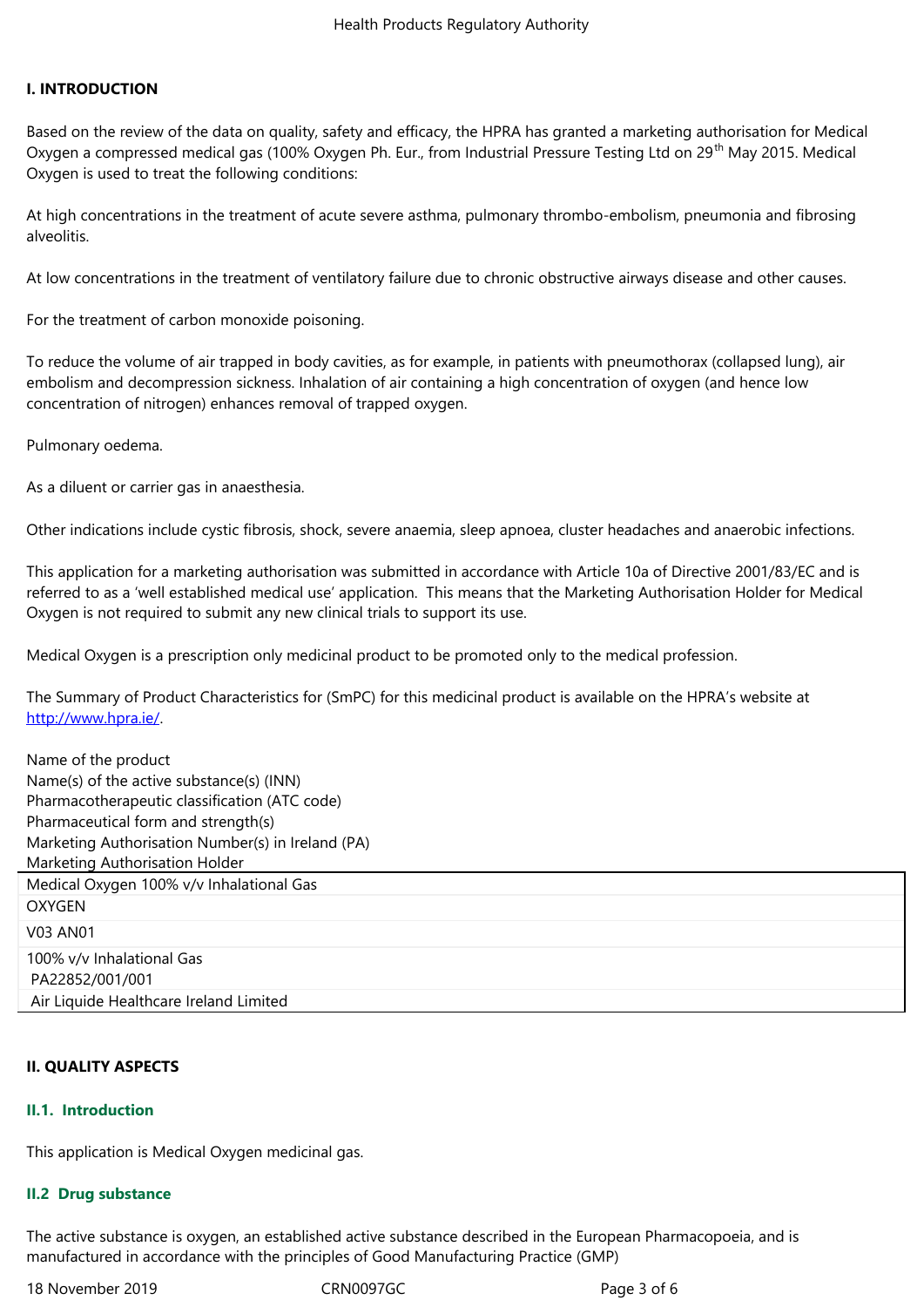#### Health Products Regulatory Authority

The active substance specification is considered adequate to control the quality and meets current pharmacopoeial requirements. Batch analytical data demonstrating compliance with this specification has been provided.

## **II.3 Medicinal product**

P.1 Composition

The product is entirely composed of oxygen, there are no other ingredients.

P.2 Pharmaceutical Development

The product is an established pharmaceutical form and its development is adequately described in accordance with the relevant European guidelines.

P.3 Manufacture of the Product

The product is manufactured in accordance with the principles of good manufacturing practice (GMP) at suitably qualified manufacturing sites.

The manufacturing process has been validated according to and the process is considered to be sufficiently validated.

P.4 Control of Other Substances (Excipients)

There are no excipients in the formulation.

P.5 Control of Finished Product

The Finished Product Specification is based on the relevant pharmacopoeial monograph for medicinal gases and the tests and control limits are considered appropriate for this type of product.

The analytical methods used are described in sufficient detail and are supported by validation data.

Batch analytical data for a number of batches from the proposed production site(s) have been provided, and demonstrate the ability of the manufacturer to produce batches of finished product of consistent quality.

P.6 Packaging material

The approved packaging for this product is described in section 6.5 of the SmPC.

P.7 Stability of the Finished Product

Stability data on the finished product in the proposed packaging have been provided in accordance with EU guidelines and support the shelf-life and storage conditions listed in sections 6.3 and 6.4 of the SmPC.

# **II.4 Discussion on Chemical, Pharmaceutical and Biological Aspects**

The important quality characteristics of the product are well-defined and controlled. Satisfactory chemical and pharmaceutical documentation has been provided, assuring consistent quality of the product.

## **III. NON-CLINICAL ASPECTS**

### **III.1 Introduction**

This active substance has been available on the European/Irish market for more than fifty years. Preclinical data have been superseded by clinical experience and therefore no preclinical assessment report is available.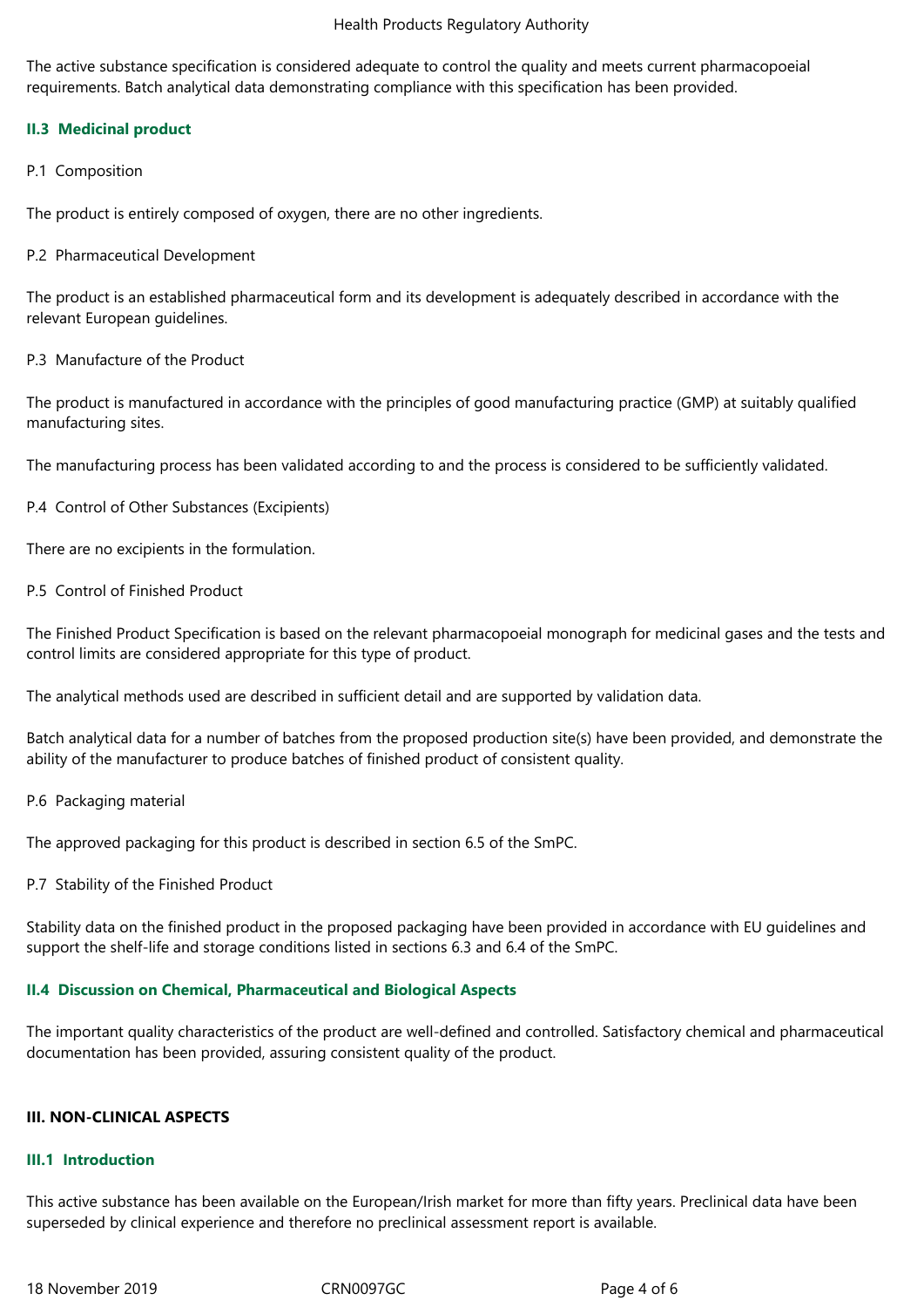### **IV. CLINICAL ASPECTS**

#### **IV.1 Introduction**

Medical Oxygen is a well known active substance with established efficacy and tolerability. The application for a marketing authorisation was made under Regulation EC 1084/2003 Article 10a on the basis of well established medical use.

#### **IV.2 Pharmacokinetics**

The uptake of oxygen by the blood in the lungs and discharge to the tissues is determined by the blood/oxygen dissociation curve. At tensions between 5kpa (40mm Hg) and 2kpa (15mm Hg) the oxygen carried in the blood can readily be delivered to the tissues.

The uptake from the lungs is rapid because blood flow through the capillaries, where the exchange takes place, occurs in about 0.5 seconds. The uptake of oxygen is facilitated by the simultaneous loss of carbon dioxide which is then excreted in the expired air.

#### **IV.3 Pharmacodynamics**

High concentration oxygen therapy, with concentrations up to 60% for short periods is safe for conditions like acute severe asthma, pulmonary thrombo-embolism, pneumonia and fibrosing alveolitis. Low concentration oxygen therapy should be used in patients with ventilatory failure due to chronic obstructive airways disease and other causes. The concentration should not exceed 28%.

Oxygen may be administered at concentrations of up to and including 100% although with most delivery systems concentrations over 60% (80% in children) are unlikely to be achieved. In practice 24% is usually taken as the lower limit, with allowance for a safety margin. The dosage is adapted to the patient on the basis of the clinical course of the illness and generally ranges from 1 to 10 litres of gas per minute.

Systems for longer-term oxygen therapy usually rely on a mixture of air and additional oxygen being supplied. Masks, nasal cannulae, etc. can provide fixed or variable mixtures depending on their design. In circumstances where oxygen is not being mixed with air, but is mixed with other gases (e.g. anaesthetics and analgesics) then it is essential that the proportion of oxygen in the inspired mixture never falls below the concentration in air. In practice 30% is usually taken as a lower limit.

### **IV.4 Clinical Efficacy**

No new clinical trials have been conducted in support of the application and none are required. This is because of the basis of the application – well established medical use – under which it is considered that the medicinal properties of the substance are sufficiently understood as to not require further demonstration by means of clinical studies.

### **IV.5 Clinical Safety**

As above.

### **IV.6 Discussion on the clinical aspects**

Please see section IV.4

#### **V. OVERALL CONCLUSIONS**

The Marketing Authorisation Holder has provided written confirmation that systems and services are in place to ensure compliance with their pharmacovigilance obligations.

The HPRA, on the basis of the data submitted, considered that Medical Oxygen demonstrated adequate evidence of efficacy for the approved indication(s) as well as a satisfactory risk/benefit profile and therefore granted a marketing authorisation.